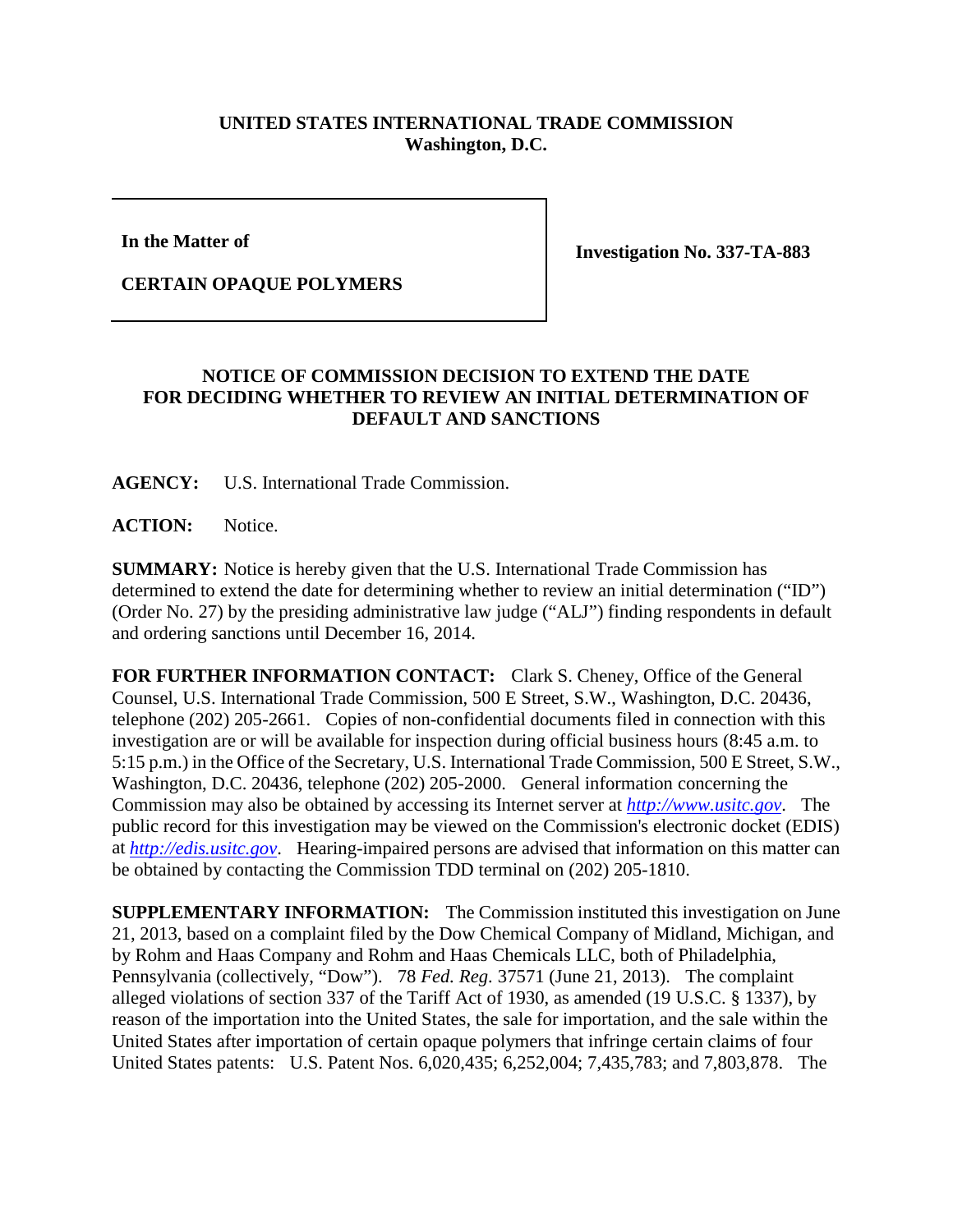notice of institution named five respondents: Organik Kimya San. ve Tic. A.Ş of Istanbul, Turkey; Organik Kimya Netherlands B.V. of Rotterdam-Botlek, Netherlands; and Organik Kimya US, Inc. of Burlington, Massachusetts (collectively, "Organik Kimya"); Turk International LLC of Aptos, California ("Turk"); and Aalborz Chemical LLC d/b/a All Chem of Grand Rapids, Michigan ("Aalborz"). The complaint and notice of investigation were amended to add allegations of misappropriation of trade secrets. 78 *Fed. Reg.* 71643 (Nov. 29, 2013).

On December 13, 2013, the Commission determined not to review an initial determination (Order No. 11) terminating the investigation with respect to U.S. Patent Nos. 7,435,783; and 7,803,878.

On May 19, 2014, Dow filed a motion for default and other sanctions against Organik Kimya for discovery abuse. On July 8-9, 2014, the ALJ conducted a hearing on the pending motions. On October 20, 2014, the ALJ issued an ID on sanctions (Order No. 27) finding Organik Kimya in default, under Commission Rule 210.42(c), and ordering monetary sanctions jointly and severally against Organik Kimya and its counsel. Organik Kimya is represented by Finnegan, Henderson, Farabow, Garrett & Dunner, LLP, of Washington, DC ("Finnegan"), and by Ömür Yarsuvat ("Yarsuvat"), an attorney in Istanbul, Turkey.

On October 30, 2014, Dow filed an unopposed motion to withdraw the amended complaint as to the two remaining asserted patents, U.S. Patent Nos. 6,020,435 and 6,252,004, and to withdraw all allegations against Turk and Aalborz. On November 3, 2014, the ALJ granted the motion in an ID (Order No. 29), and on December 1, 2014, the Commission determined not to review the ID. Accordingly, the only remaining respondents in the investigation are the Organik Kimya respondents and the only remaining issues are Dow's claims based on trade secret misappropriation and alleged discovery abuse associated with those claims.

On October 28, 2014, Organik Kimya filed a petition with the Commission for review of the sanctions ID (Order No. 27). The same day, Finnegan and Yarsuvat filed separate motions before the Commission to intervene in the investigation for the purpose of disputing joint and several liability for the monetary sanction. Finnegan and Yarsuvat also filed petitions for review of the sanctions ID contingent upon the grant of intervention.

Under Commission Rule 210.43(d), the Commission shall decide whether to grant Organik Kimya's petition for review of the sanctions ID within 30 days after service of the ID or by such other time as the Commission may order. The Commission has determined to extend the date for deciding whether to review the ID until December 16, 2014.

The authority for the Commission's determination is contained in section 337 of the Tariff Act of 1930, as amended (19 U.S.C. § 1337), and in Part 210 of the Commission's Rules of Practice and Procedure (19 C.F.R. Part 210).